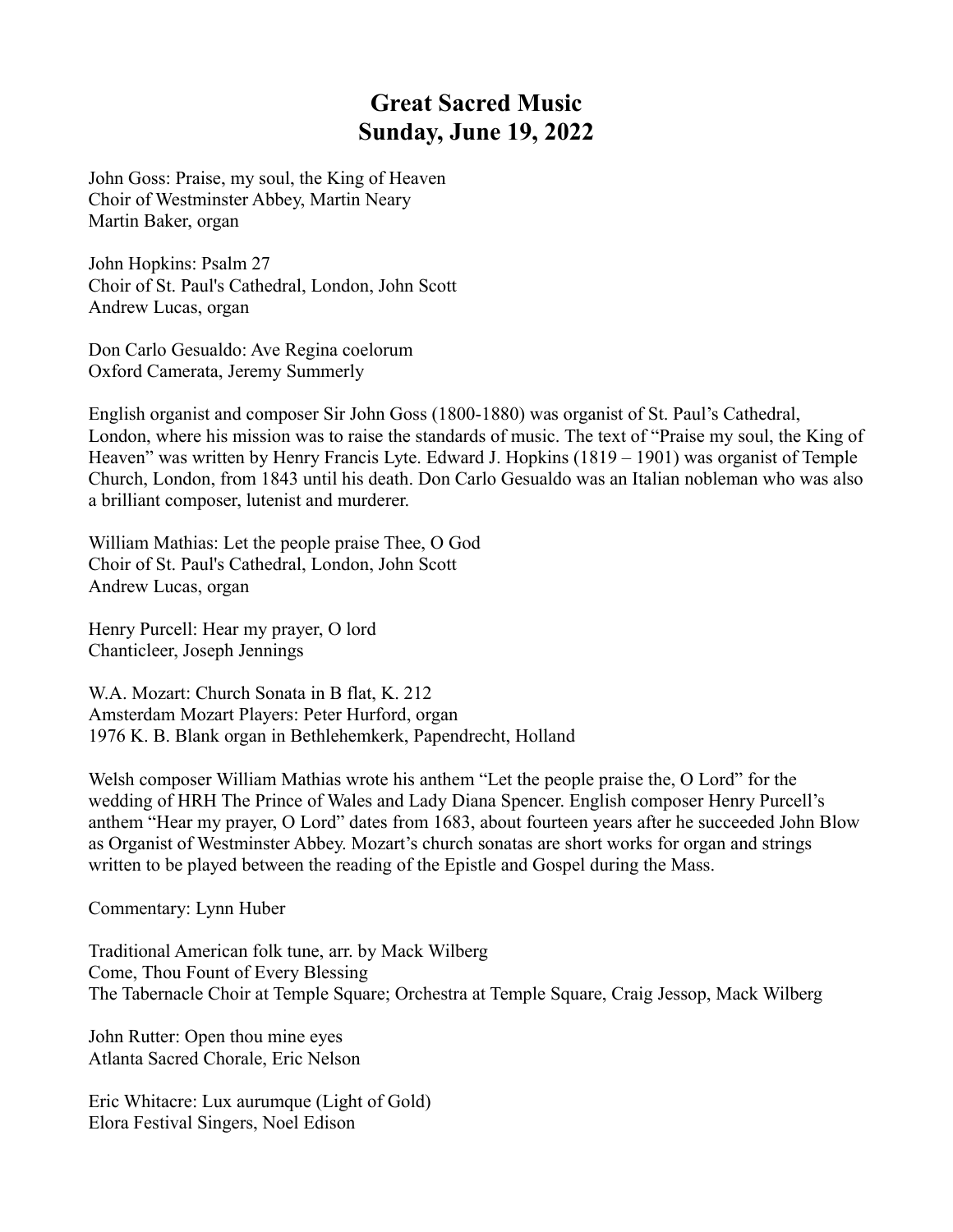Text by Edward Esch; Latin translation by C.A. Silvestri

18th century pastor and hymnist Robert Robinson wrote the text for Come, Thou Fount of Every Blessing. The hymn is commonly sung to the tune Nettleton. John Rutter was commissioned by the Texas Choral Directors Association to write Open thou mine eyes. The text was written by Lancelot Andrews (1555-1626). California native Eric Whitacre has captured the hearts and imagination of young

singers worldwide with his music.

Josef Haydn: "Most beautiful appear" (Trio) from The Creation Vienna Boys' Choir; Chorus Viennensis; ViennaOpera Orchestra, Peter Marschik Max Emanuel Cencic, soprano; Christian Bauer, tenor; Ernst Jankowitsch, bass

Jean Langlais: Hymne d'Action de Grace "Te Deum" James Lancelot, organ Willis/Harrison & Harrison organ in Durham Cathedral, England

Apparently Haydn was inspired to write The Creation after hearing Handel's oratorio Israel in Egypt whilst in London. Whatever the inspiration, The Creation is considered by most musicians to be one of his finest compositions. James Lancelot was Organist of Durham Cathedral from 1985-2017.

J.S. Bach: Cantata 39, "Brich dem Hungrigen dein Brot" Monteverdi Choir; English Baroque Soloists, Sir John Eliot Gardiner Gillian Keith, soprano; Wilke te Brummelstroete, alto Paul Agnew, tenor; Dietrich Henschel, bass

The German translates as "Give bread to the hungry." This cantata was first performed in Leipzig on June 23, 1726. Scholars think that Bach borrowed some of the musical ideas in this cantata from his older cousin Johann Ludwig Bach. Duke Ernst Ludwig wrote the libretto.

William Boyce: Lord, thou hast been our refuge Choir of St. Paul's Cathedral; Parley of Instruments, John Scott

English composer William Boyce wrote "Lord, thou hast been our refuge" for the 1755 Festival of the Sons of the Clergy. The Sons of Clergy is a charity which raises money for the families of needy clergy.

John Stanley: Organ Concerto in B flat, Op. 10 No. 3 Northern Sinfonia, Gerald Gifford Gerald Gifford, organ

Blind English composer John Stanley (1712-1786) could accompany a Handel oratorio after hearing it played through once.

Frank Martin: Mass for two unaccompanied choirs The Sixteen, Harry Christophers

Swiss composer Frank Martin (1890-1974) was largely self-taught. His 1922 Mass for Double Choir is unaccompanied. It is widely considered one of the finest 20th-century choral works.